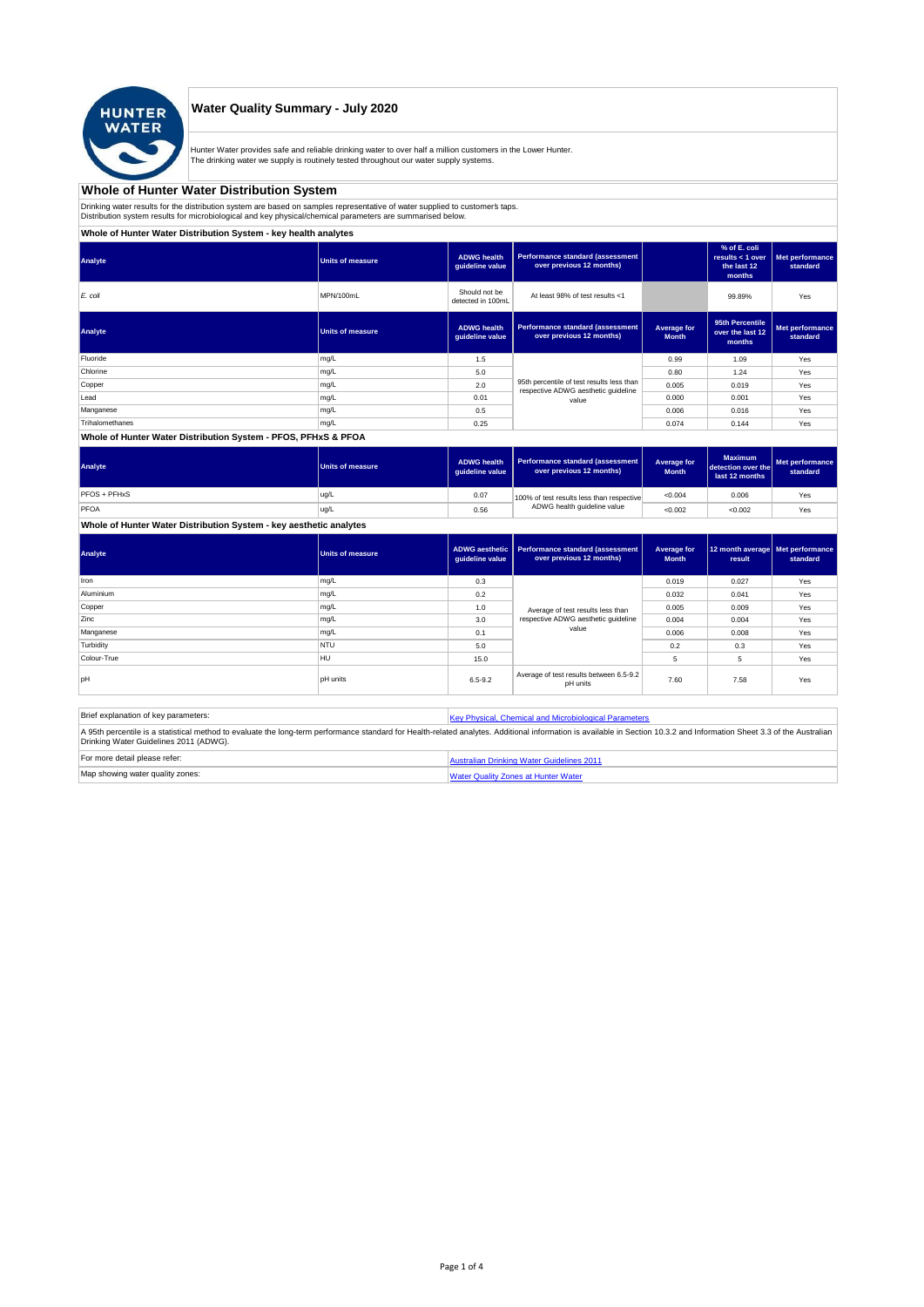## **Water Quality Zones**

| Anna Bay and Nelson Bay Zone - key health analytes |                  |                                       |                                                                                  |                             |                                                           |                             |
|----------------------------------------------------|------------------|---------------------------------------|----------------------------------------------------------------------------------|-----------------------------|-----------------------------------------------------------|-----------------------------|
| Analyte                                            | Units of measure | <b>ADWG health</b><br>guideline value | Performance standard (assessment<br>over previous 12 months)                     |                             | % of E. coli<br>results < 1 over<br>the last 12<br>months | Met performance<br>standard |
| E. coli                                            | MPN/100mL        | Should not be<br>detected in 100mL    | At least 98% of test results <1                                                  |                             | 100.00%                                                   | Yes                         |
| Analyte                                            | Units of measure | <b>ADWG health</b><br>guideline value | Performance standard (assessment<br>over previous 12 months)                     | Average for<br><b>Month</b> | 95th Percentile<br>over the last 12<br>months             | Met performance<br>standard |
| Fluoride                                           | mg/L             | 1.5                                   |                                                                                  | 1.04                        | 1.09                                                      | Yes                         |
| Chlorine                                           | mg/L             | 5.0                                   |                                                                                  | 0.83                        | 1.49                                                      | Yes                         |
| Copper                                             | mg/L             | 2.0                                   | 95th percentile of test results less than<br>respective ADWG aesthetic quideline | 0.005                       | 0.019                                                     | Yes                         |
| Lead                                               | mg/L             | 0.01                                  | value                                                                            | 0.000                       | 0.000                                                     | Yes                         |
| Manganese                                          | mg/L             | 0.5                                   |                                                                                  | 0.006                       | 0.015                                                     | Yes                         |
| Trihalomethanes                                    | mg/L             | 0.25                                  |                                                                                  | 0.061                       | 0.100                                                     | Yes                         |

**Anna Bay and Nelson Bay Zone - PFOS, PFHxS & PFOA**

| Analyte      | Units of measure | <b>ADWG health</b><br>quideline value | Performance standard (assessment<br>over previous 12 months) | <b>Average for</b><br><b>Month</b> | <b>Maximum</b><br>detection over the<br>last 12 months | Met performance<br>standard |
|--------------|------------------|---------------------------------------|--------------------------------------------------------------|------------------------------------|--------------------------------------------------------|-----------------------------|
| PFOS + PFHxS | ug/L             | 0.07                                  | 100% of test results less than respective                    | < 0.004                            | < 0.004                                                | Yes                         |
| PFOA         | ug/L             | 0.56                                  | ADWG health guideline value                                  | < 0.002                            | < 0.002                                                | Yes                         |

**Anna Bay and Nelson Bay Zone - key aesthetic analytes**

| Analyte     | Units of measure | ADWG aesthetic  <br>guideline value | Performance standard (assessment<br>over previous 12 months) | Average for<br><b>Month</b> | 12 month average   Met performance<br>result | standard |
|-------------|------------------|-------------------------------------|--------------------------------------------------------------|-----------------------------|----------------------------------------------|----------|
| Iron        | mg/L             | 0.3                                 |                                                              | 0.028                       | 0.033                                        | Yes      |
| Aluminium   | mg/L             | 0.2                                 |                                                              | 0.030                       | 0.040                                        | Yes      |
| Copper      | mg/L             | 1.0                                 | Average of test results less than                            | 0.005                       | 0.007                                        | Yes      |
| Zinc        | mg/L             | 3.0                                 | respective ADWG aesthetic quideline                          | 0.002                       | 0.004                                        | Yes      |
| Manganese   | mg/L             | 0.1                                 | value                                                        | 0.005                       | 0.008                                        | Yes      |
| Turbidity   | <b>NTU</b>       | 5.0                                 |                                                              | 0.3                         | 0.3                                          | Yes      |
| Colour-True | HU               | 15.0                                |                                                              |                             | 5                                            | Yes      |
| pH          | <b>pH</b> units  | $6.5 - 9.2$                         | Average of test results between 6.5-9.2<br>pH units          | 7.55                        | 7.48                                         | Yes      |

**Chichester Zone - key health analytes**

| Analyte         | <b>Units of measure</b> | <b>ADWG health</b><br>guideline value | Performance standard (assessment<br>over previous 12 months)                     |                             | % of E. coli<br>results $<$ 1 over<br>the last 12<br>months | Met performance<br>standard |
|-----------------|-------------------------|---------------------------------------|----------------------------------------------------------------------------------|-----------------------------|-------------------------------------------------------------|-----------------------------|
| E. coli         | MPN/100mL               | Should not be<br>detected in 100mL    | At least 98% of test results <1                                                  |                             | 99.57%                                                      | Yes                         |
| Analyte         | <b>Units of measure</b> | <b>ADWG health</b><br>guideline value | Performance standard (assessment<br>over previous 12 months)                     | Average for<br><b>Month</b> | 95th Percentile<br>over the last 12<br>months               | Met performance<br>standard |
| Fluoride        | mg/L                    | 1.5                                   |                                                                                  | 0.91                        | 0.97                                                        | Yes                         |
| Chlorine        | mg/L                    | 5.0                                   |                                                                                  | 0.93                        | 1.18                                                        | Yes                         |
| Copper          | mg/L                    | 2.0                                   | 95th percentile of test results less than<br>respective ADWG aesthetic quideline | 0.006                       | 0.015                                                       | Yes                         |
| Lead            | mg/L                    | 0.01                                  | value                                                                            | 0.000                       | 0.001                                                       | Yes                         |
| Manganese       | mg/L                    | 0.5                                   |                                                                                  | 0.002                       | 0.014                                                       | Yes                         |
| Trihalomethanes | mg/L                    | 0.25                                  |                                                                                  | 0.080                       | 0.130                                                       | Yes                         |

**Chichester Zone - PFOS, PFHxS & PFOA**

| Analyte                                  | Units of measure | <b>ADWG health</b><br>guideline value | <b>Performance standard (assessment</b><br>over previous 12 months)      | Average for<br><b>Month</b> | <b>Maximum</b><br>detection over the<br>last 12 months | Met performance<br>standard |
|------------------------------------------|------------------|---------------------------------------|--------------------------------------------------------------------------|-----------------------------|--------------------------------------------------------|-----------------------------|
| PFOS + PFHxS                             | ug/L             | 0.07                                  | 100% of test results less than respective<br>ADWG health guideline value | < 0.004                     | 0.004                                                  | Yes                         |
| PFOA                                     | ug/L             | 0.56                                  |                                                                          | < 0.002                     | < 0.002                                                | Yes                         |
| Chichester Zone - key aesthetic analytes |                  |                                       |                                                                          |                             |                                                        |                             |

| Analyte     | Units of measure | ADWG aesthetic<br>guideline value | Performance standard (assessment<br>over previous 12 months) | Average for<br><b>Month</b> | result | 12 month average Met performance<br>standard |
|-------------|------------------|-----------------------------------|--------------------------------------------------------------|-----------------------------|--------|----------------------------------------------|
| Iron        | mg/L             | 0.3                               |                                                              | 0.014                       | 0.023  | Yes                                          |
| Aluminium   | mg/L             | 0.2                               | Average of test results less than                            | 0.032                       | 0.049  | Yes                                          |
| Copper      | mg/L             | 1.0                               |                                                              | 0.006                       | 0.009  | Yes                                          |
| Zinc        | mg/L             | 3.0                               | respective ADWG aesthetic quideline                          | 0.002                       | 0.003  | Yes                                          |
| Manganese   | mg/L             | 0.1                               | value                                                        | 0.002                       | 0.005  | Yes                                          |
| Turbidity   | <b>NTU</b>       | 5.0                               |                                                              | 0.2                         | 0.3    | Yes                                          |
| Colour-True | HU               | 15.0                              |                                                              | 5                           | 5      | Yes                                          |
| pH          | pH units         | $6.5 - 9.2$                       | Average of test results between 6.5-9.2<br>pH units          | 7.67                        | 7.67   | Yes                                          |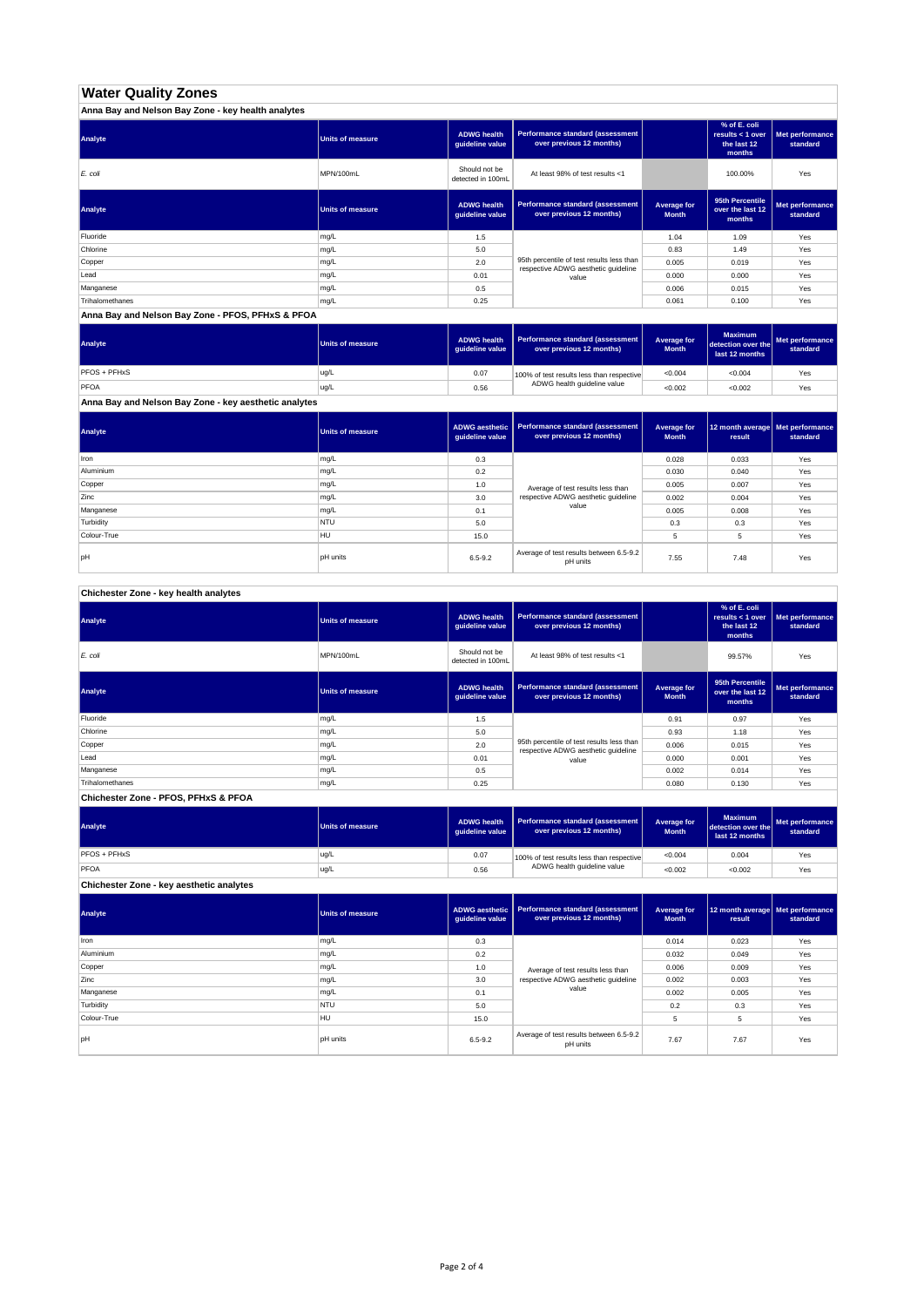| Grahamstown Zone - key health analytes |                         |                                       |                                                                                  |                             |                                                           |                             |
|----------------------------------------|-------------------------|---------------------------------------|----------------------------------------------------------------------------------|-----------------------------|-----------------------------------------------------------|-----------------------------|
| Analyte                                | <b>Units of measure</b> | <b>ADWG health</b><br>guideline value | Performance standard (assessment<br>over previous 12 months)                     |                             | % of E. coli<br>results < 1 over<br>the last 12<br>months | Met performance<br>standard |
| E. coli                                | MPN/100mL               | Should not be<br>detected in 100mL    | At least 98% of test results <1                                                  |                             | 100.00%                                                   | Yes                         |
| Analyte                                | <b>Units of measure</b> | <b>ADWG health</b><br>guideline value | Performance standard (assessment<br>over previous 12 months)                     | Average for<br><b>Month</b> | 95th Percentile<br>over the last 12<br>months             | Met performance<br>standard |
| Fluoride                               | mg/L                    | 1.5                                   |                                                                                  | 1.00                        | 1.10                                                      | Yes                         |
| Chlorine                               | mg/L                    | 5.0                                   |                                                                                  | 0.75                        | 1.24                                                      | Yes                         |
| Copper                                 | mg/L                    | 2.0                                   | 95th percentile of test results less than<br>respective ADWG aesthetic quideline | 0.006                       | 0.023                                                     | Yes                         |
| Lead                                   | mg/L                    | 0.01                                  | value                                                                            | 0.001                       | 0.002                                                     | Yes                         |
| Manganese                              | mg/L                    | 0.5                                   |                                                                                  | 0.009                       | 0.018                                                     | Yes                         |
| Trihalomethanes                        | mg/L                    | 0.25                                  |                                                                                  | 0.073                       | 0.133                                                     | Yes                         |
| Grahamstown Zone - PFOS, PFHxS & PFOA  |                         |                                       |                                                                                  |                             |                                                           |                             |

| Analyte      | Units of measure | <b>ADWG health</b><br>quideline value | Performance standard (assessment<br>over previous 12 months) | Average for<br><b>Month</b> | <b>Maximum</b><br>detection over the<br>last 12 months | <b>Met performance</b><br>standard |
|--------------|------------------|---------------------------------------|--------------------------------------------------------------|-----------------------------|--------------------------------------------------------|------------------------------------|
| PFOS + PFHxS | ug/L             | 0.07                                  | 100% of test results less than respective                    | < 0.004                     | 0.004                                                  | Yes                                |
| PFOA         | ug/L             | 0.56                                  | ADWG health guideline value                                  | < 0.002                     | < 0.002                                                | Yes                                |

┱

┱

T

T

┱

**Grahamstown Zone - key aesthetic analytes**

| Analyte     | <b>Units of measure</b> | guideline value | ADWG aesthetic   Performance standard (assessment<br>over previous 12 months) | Average for<br><b>Month</b> | 12 month average Met performance<br>result | standard |
|-------------|-------------------------|-----------------|-------------------------------------------------------------------------------|-----------------------------|--------------------------------------------|----------|
| Iron        | mg/L                    | 0.3             |                                                                               | 0.019                       | 0.029                                      | Yes      |
| Aluminium   | mg/L                    | 0.2             |                                                                               | 0.035                       | 0.040                                      | Yes      |
| Copper      | mg/L                    | 1.0             | Average of test results less than                                             | 0.006                       | 0.010                                      | Yes      |
| Zinc        | mg/L                    | 3.0             | respective ADWG aesthetic quideline                                           | 0.006                       | 0.004                                      | Yes      |
| Manganese   | mg/L                    | 0.1             | value                                                                         | 0.009                       | 0.010                                      | Yes      |
| Turbidity   | <b>NTU</b>              | 5.0             |                                                                               | 0.3                         | 0.3                                        | Yes      |
| Colour-True | <b>HU</b>               | 15.0            |                                                                               | 5                           | 5                                          | Yes      |
| pH          | <b>pH</b> units         | $6.5 - 9.2$     | Average of test results between 6.5-9.2<br>pH units                           | 7.54                        | 7.54                                       | Yes      |

| Gresford Zone - key health analytes |  |
|-------------------------------------|--|
|                                     |  |

ı

| Analyte                                | <b>Units of measure</b> | <b>ADWG</b> health<br>guideline value                          | Performance standard (assessment<br>over previous 12 months)                              |                                    | % of E. coli<br>results < $1$ over<br>the last 12<br>months | Met performance<br>standard |
|----------------------------------------|-------------------------|----------------------------------------------------------------|-------------------------------------------------------------------------------------------|------------------------------------|-------------------------------------------------------------|-----------------------------|
| $E$ . coli                             | MPN/100mL               | Should not be<br>detected in 100mL                             | At least 98% of test results <1                                                           |                                    |                                                             | Yes                         |
| Analyte                                | <b>Units of measure</b> | <b>ADWG health</b><br>guideline value                          | Performance standard (assessment<br>over previous 12 months)                              | <b>Average for</b><br><b>Month</b> | 95th Percentile<br>over the last 12<br>months               | Met performance<br>standard |
| Chlorine                               | mg/L                    | 5.0                                                            | 95th percentile of test results less than<br>respective ADWG aesthetic quideline<br>value |                                    | 1.33                                                        | Yes                         |
| Gresford Zone - PFOS, PFHxS & PFOA     |                         |                                                                |                                                                                           |                                    |                                                             |                             |
| Analyte                                | <b>Units of measure</b> | <b>ADWG health</b><br>guideline value                          | Performance standard (assessment<br>over previous 12 months)                              | Average for<br>Month #             | <b>Maximum</b><br>detection over the<br>last 12 months      | Met performance<br>standard |
| PFOS + PFHxS                           | ug/L                    | 0.07                                                           | 100% of test results less than respective                                                 | < 0.004                            | < 0.004                                                     | Yes                         |
| PFOA                                   | ug/L                    | 0.56                                                           | ADWG health guideline value                                                               | < 0.002                            | < 0.002                                                     | Yes                         |
| Gresford Zone - key aesthetic analytes |                         |                                                                |                                                                                           |                                    |                                                             |                             |
| Analyte                                | <b>Units of measure</b> | <b>ADWG</b> aesthetic<br>guideline value                       | Performance standard (assessment<br>over previous 12 months)                              | <b>Average for</b><br><b>Month</b> | 12 month average<br>result                                  | Met performance<br>standard |
| Turbidity                              | <b>NTU</b>              | 5.0                                                            | Average of test results less than<br>respective ADWG aesthetic quideline<br>value         | 0.2                                | 0.2                                                         | Yes                         |
| <b>bH</b>                              | <b>pH</b> units         | Average of test results between 6.5-9.2<br>6.5-9.2<br>pH units |                                                                                           | 8.06                               | 8.01                                                        | Yes                         |